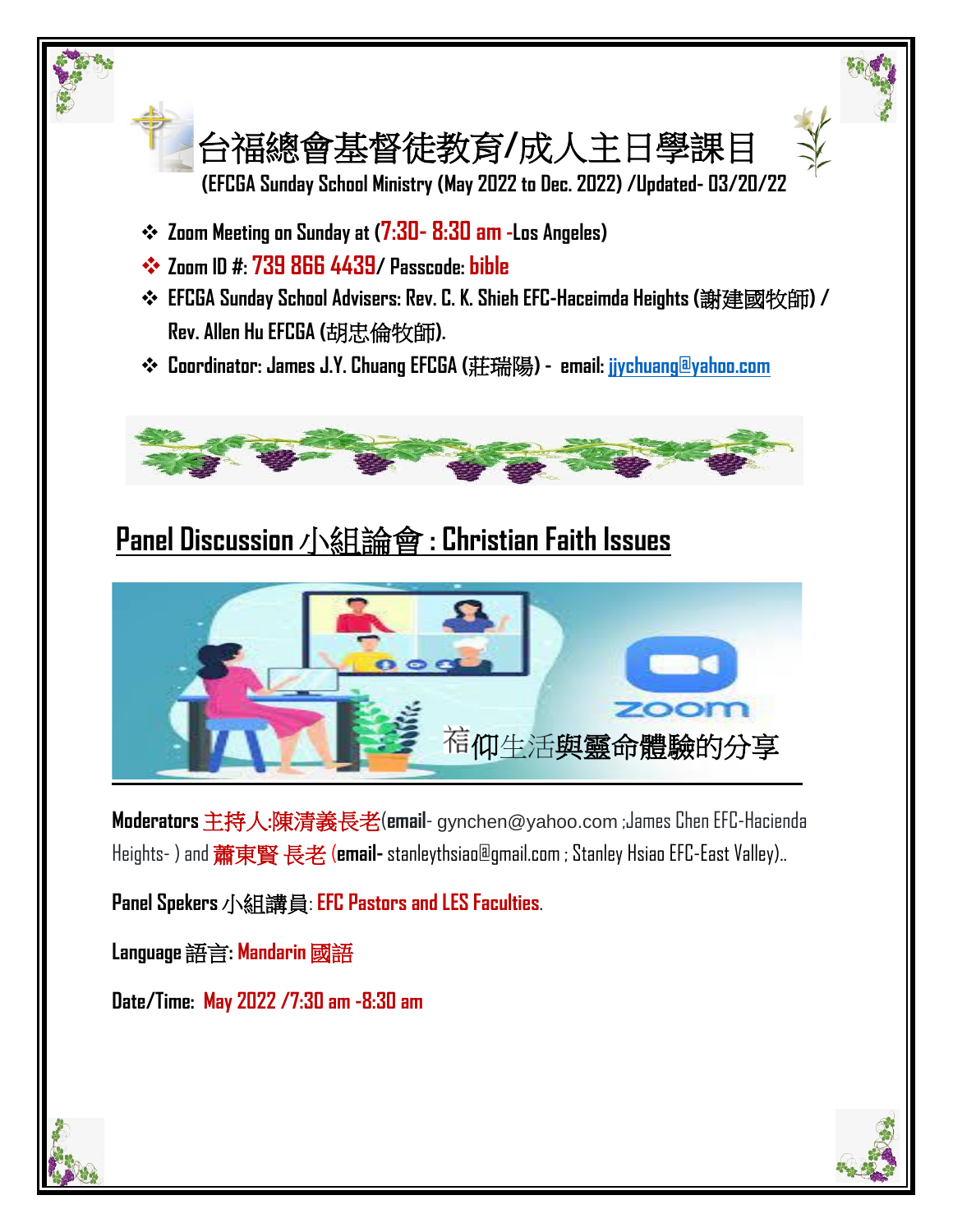

**May 01:** 題目**:** 仰與臨終關懷 **Faith and End of life care** 主持人 **moderator**:陳清 義長老 elderJames Chen EFCHH, 小組講員 **panel speakers:** 陳愛光 教授 (LES)/謝建國牧 師(EFC-Haceinda Heights);張簡吉誠傳道 Minister Scott Chang EFCLA

**May 08:** 題目**:** 上帝藉著 **Covid-19** 要告訴我們什麼?我們能做什麼嗎, 或我們應如何回應? 主持人/moderator:蕭東賢 長老 EFC-East Valley**,**小組講員 **(panel speakers)** 吳維和 牧師 Rev. John Wu, Ph.D (LES)./ .陳信宏牧師(EFC-ARCADIA)/ 朱欽賢長  $\#$  Shan Chu M.D.EFC-Alhambra

**May 15:** 題目**:** 與判逆成年子女的 仰對話 **Faith dialogue with a rebellious adult child** 主持人**/Moderator:** 陳清義長老 **EFCHH,** 小組講員**(panel speakers)** 林慈敏 博士 Amy Lin, Ph.D(LES)/劉港木牧師 Rev. Livingstone Liu EFC-Rowland Heights/ 吳政勛牧師 Rev. Daniel Wu (EFC-Alhambra)

**May 22** 題目**:** 仰與職場的誠 **Faith and Integrity in the working place.** 主持人**:Moderator elder James Chen** 陳清義長老 **EFCHH,**小組講員**(panel speakers):** 劉哲沛律師 **Dr. Harry Liu- Lawyer /** 胡忠倫牧師**(Rev Allen Hu EFCGA)/** 謝信生 牧師 **Johnson Hsieh (EFCLA).** 

**May 29:** 題目**:** 基督徒應如何看待時間?退休前和退休後應有差別嗎? 主持人/moderator:蕭東賢 長老 EFC-East Valley**,**小組講員**(panel speakers**)蘇文隆牧師 Wilfred Su (LES)/ 黃敏郎牧師 Minlang Huang (EFCEV)/ 許健全牧師 Isaac Hsu (EFC -South B



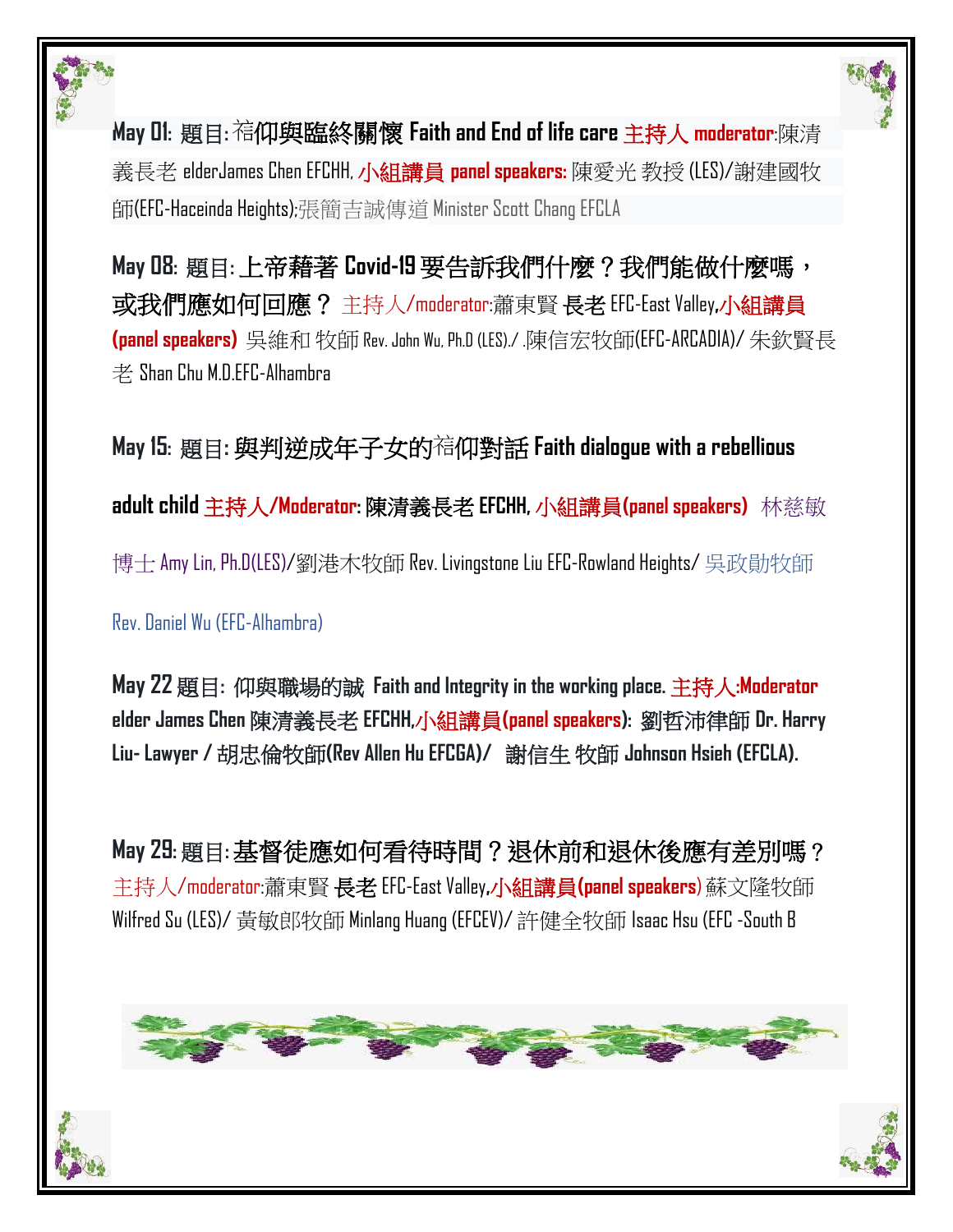

課目簡介: "用聖歌來敬拜上帝- 聖歌和詩歌有很大的不同: 1. 詩歌是音樂恩賜 的表現;聖歌是靈命體驗中用音樂在祈禱,感謝和讚美來回應上帝的愛興作為. 2 聖歌的對象是上帝, 詩歌的對象是人. 這課目盼望對教會聖樂事奉者的事奉經 驗分享和見證來幫忙教會 了解 音樂敬拜正確的意義. 這課還要分享過去很多 偉大聖歌的作者他們的宿仰生活透過 聖樂的見證 他們的靈命體驗來榮耀上 帝.

Coordinators: 施穆穎老師 **Yolanda Shih email- yolandashih@gmail.com EFC-East Valley/**吳經義老師 **Robert Wu email- rwu66rwu@yahoo.com EFC-Irvine/**莊瑞陽 **EFCGA.**

**Language**語言**: Mandarin** 國語

**Date: June 2022 to September 2022**

**June 05 "Music worship and spiritual formation."**音樂敬拜與靈命塑造**.** 蔡玉玲 教授 **Daisy Tsai, Ph.D(LES)**

**June 12 George Federick Handel**: Messiah 施穆穎老師 **EFC-East Valley** 

**June 19 JOHN NEWTON** ( 1725-1807) : Amazing Grace./ **Carl Boberg**(1859-1940): How great Thou Art! 曾靜香老師 **EFC-Alhambra**

**June 26 FANNY CROSBY**: "Blessed Assurance," "Safe in the Arms of Jesus," and "All the Way My Savior Leads Me."/ **William H. Doane**: I Am Thine, O Lord," "Near the Cross," and "Safe in the Arms of Jesus." 張 憲政老師 **Nathan Chang EFC-Irvine,**



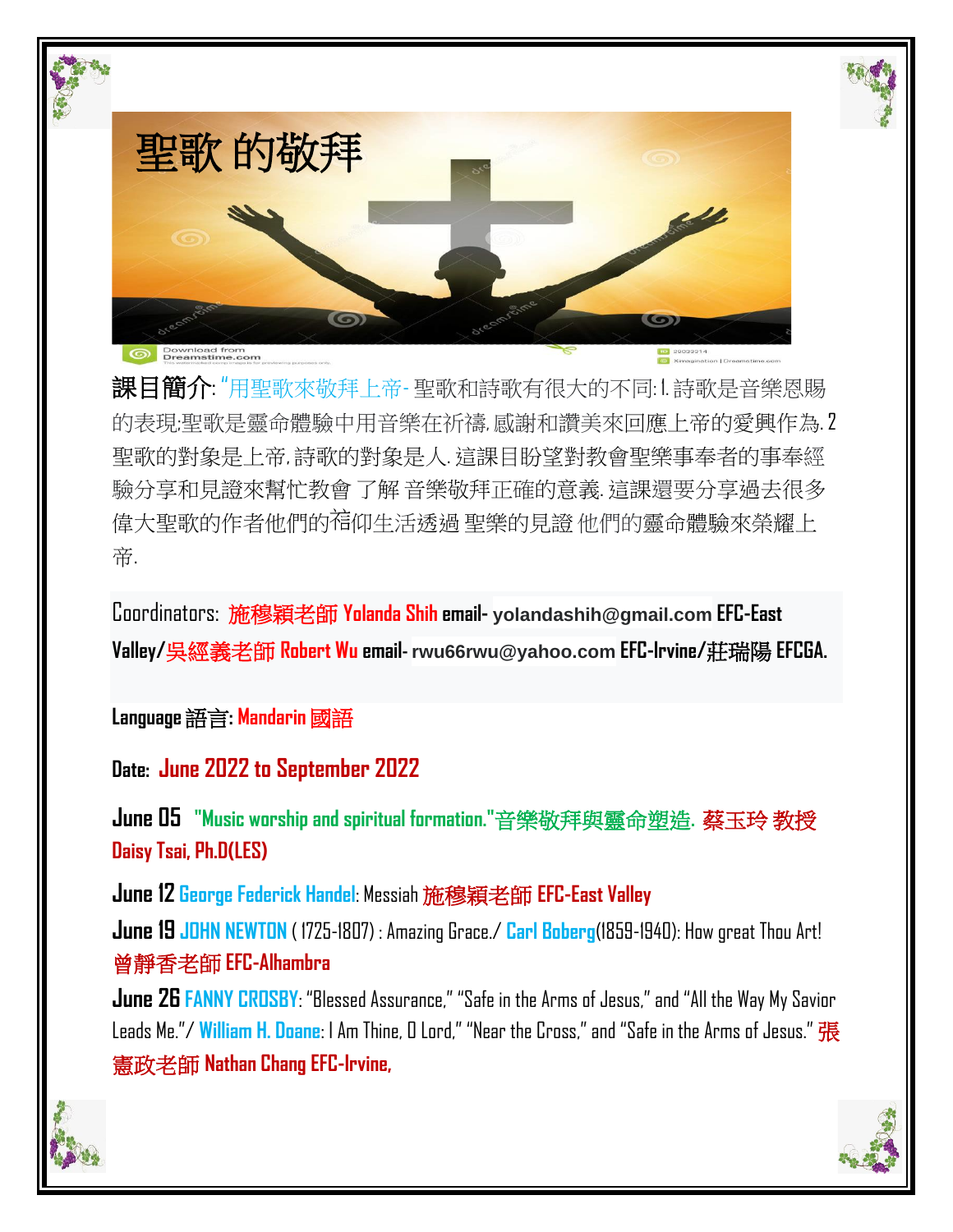

## **July 03** 洛福 教會聖歌事奉經驗分享和見證 郭麗美老師**,** 郭雋律老師 **(Melody),** 郭郭雋音老師**(Ingrid )at EFCLA**

**July 10 ISAAC WATTS**(1674-1748): When I Survey the Wondrous Cross, "Joy to the World," "Alas! and Did My Savior Bleed(At the Cross),"; **Thomas O. Chisholm**: O, to be like Thee? Great is Thy Faithfulness 葉 敏明老師**/**林淑姿老師 **EFCLA**

**July 17 William Batchelder Bradbury**(1816-1868): "He Leadeth Me," Jesus Loves Me," "Just As I Am," Saviour Like a Shepherd Lead Us," "Sweet Hour of Prayer," and "The Solid Rock."; **George Coles Stebbins**: "Have Thine Own Way, Lord 曾鵬憲 老師 **Gregory Tseng EFCHH** 

**July 24 CHARLES WESLEY**: "Christ the Lord is Risen Today," "Hark! the Herald Angels Sing," and "Jesus, Lover of My Soul ; And Can It Be That I Should Gain?, O for a Thousands Tongue to Sing," ; **AUGUSTUS TOPLADY:** "Rock of Ages." 羅時晭老師興 **EFC-Inland Empire** 教育同工

**July 31 ROBERT LOWRY**: "Nothing But the Blood" ; "Shall We Gather at the River; "I Need Thee Every Hour"; and "Christ Arose!"/ **George Benard**: The Old Rugged Cross 劉沈月娥老師 **EFC South Bay**

**Aug 07** 愛恩 教會聖歌事奉經驗分享和見證 **-** 鍾恩光老師 **En Kuang Chung EFC-Irvine** 

**Aug 14 WILLIAM J. KIRKPATRICK**: "'Tis So Sweet to Trust in Jesus; Away in a Manger; Lead Me to Calvary,; **DANIEL TOWNER**: Trust and Obey"; At Calvary 李俊玲老師 **Jennet Jah (EFC-Hacienda Heights)**

**Aug 21 Johnson Oatman/Edwin Othello Excell**: "Count Your Blessings; Higher Ground; There's no Friend like Jesus; No, Not one. **ROBERT ROBINSON**: "Come Thou Fount of Every Blessing 黃河芬老師 **Josephine Yang (EFC-Irvine)**

**Aug 28 Rhes F Miller** (1894-1966)/ **George Beverly**(1909: I's would Rather have Jesus/ **Helen Howorth Lemmel**: Turn your eyes Upon Jesus 方明正老師 **(EFCLA)**

**Sept 04** 東安教會聖歌事奉經驗分享和見證 **-**洪文鳳 老師 **Rizia Lin EFC-East** 

**Valley Sept 11Thomas Salmon**: Sweet Hour of prayer.; **JOSEPH SCRIVEN**: "What a Friend We Have in Jesus; **Elizabeth Prentiss**: More Love to Thee. 陳文德老師**/**仲國儀老師 **EFC-Phoenix**

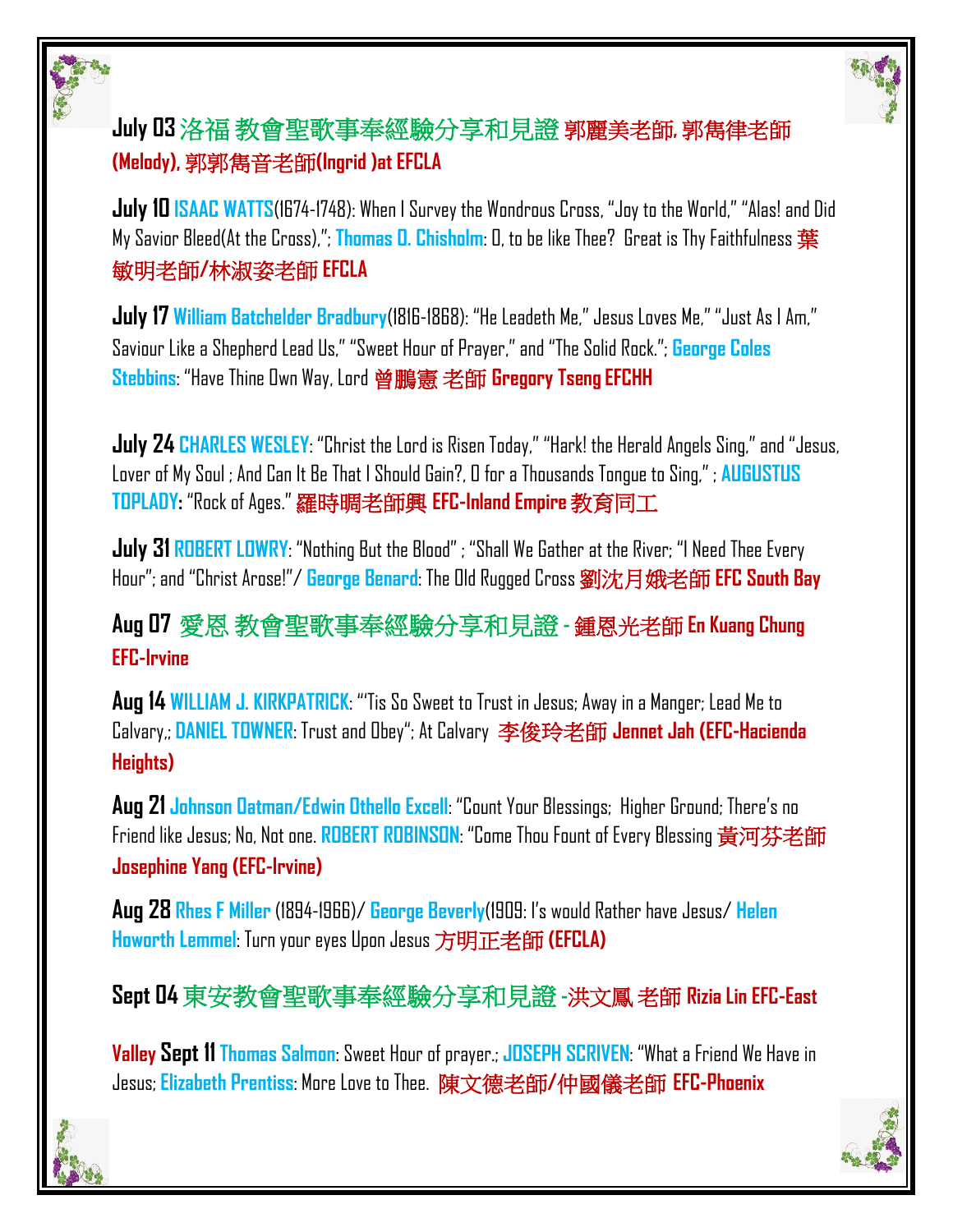**Sept 18 Ira D. Sankey**: The Ninety and Nine", "Beneath the Cross of Jesus"; **Will Thompson**: Softly and Tenderly. 李吳惠玉老師 **Katy Lee EFC-EV**

**Sept 25 Charles W Fry** (1837-1882):The Lily of the Valley; **Sarah Adams** : Nearer, My God, to Thee; **Thomas Dorsey**: Precious Lord, Take my Hand. 王俊生老師**(EFC-Irvine)** 



孫大信 的 心歷程 **(Sadhu Sundar Singh's Journey of Faith): "**學習如何建造 優秀雄偉的 仰**-**上帝從未 的民族培養至聖神人**".** 課目簡介**:** 關於 本書以「至聖神人」稱呼孫大信,甚為爭議,然而,我們若了解孫 大信其一生 福心歷程;其 福仰尋求真道之孜孜不倦,力行真道之 堅毅不懈,實在是達到「人間」至聖之境地,也就能明白故許有成 先生編著此書時,欲鼓勵大家 宿仰上以「至聖」為人生長進的目標 之用意。所以在其「 宿心歷程」將孫大信人生中各階段的 宿仰狀 態,各之為:「未<sup>袺</sup>」→「不 <sup>結</sup>」(反抗)→「不肯<sup>袺</sup>」「不敢 」(漸有好感)**→**「 徒」**→**「 者」**→**「聖徒」**→**「聖者」**→** 最後達到「至聖神人」即與神同行,合而為一之境地。從孫大信 的 心歷程和 聖經雅歌的教理來看 仰的建造如何更深地愛神**.**

 **Language: Mandarin/Taiwanese**

 **Date: Oct 2022 to Dec 2022**



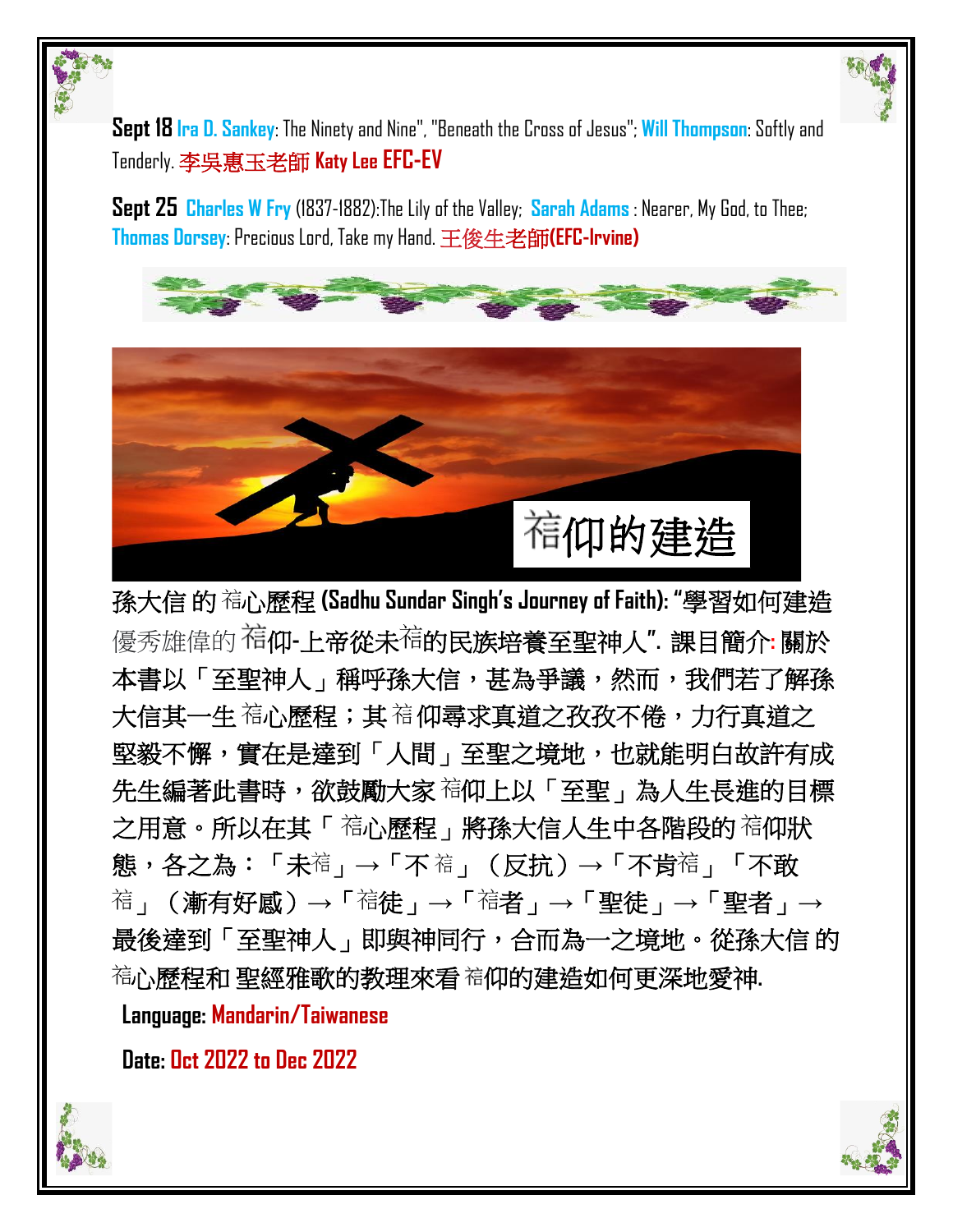



 **Coordinators:** 莊瑞陽 **EFCGA/**吳經義老師 **EFCI/**李吳惠玉老師 **EFCEV.**

Lut 02 <sup>袺</sup>心歷程: 上帝從未<sup>宿</sup>的民族培養至聖神人(I) 莊瑞陽

Oct 09 福心歷程: 上帝從未<sup>福</sup>的民族培養至聖神人(II) 莊守平老師

Oct 17 福心歷程: 上帝從未<sup>宿</sup>的民族培養至聖神人(III) 莊守平老師

**Oct 24** 靈界的啟示**:** 生與死**/**人死時怎樣**/**神靈的世界**/**現在與死後**-**吳 經義老師 **EFC-Irvine** 

**Oct 31** 靈界的啟示**:** 壞人受審**/**義人以及他們的終局**/**創造的標準與目 的**-**施穆穎老 師 **EFC-East Valley** 

**Nov 06** 在主膝下**:** 上帝臨在的啟示**-**劉沈月娥老師 **EFC-South Bay**

**Nov 13** 在主膝下**:**罪與救恩**-**曾靜香老師 **EFC-Alhambra**

**Nov 20** 在主膝下**:**服事**-**李政雄老師**/**李吳惠玉老師 **EFC-East Valley Nov 27** 在主膝下**:** 祈禱 張貞婉老師 **EFCLA**

**Dec 04** 在主膝下**:**十字架與受苦的奧妙 葉敏明老師**/**林淑姿老師 **EFCLA Dec 12** 在主膝下**:** 天堂與地獄**-** 董文雄老師 **/**黃淑梧老師 **EFCLA** 

**Dec 18** 總結 **:** 仰建造的旅程**,** 應用聖經雅歌的教理**": "**達到與 主同 行,合而為一之境地**"** 來回應聖誕節的意義莊守平老師

## **December 25 2022:** 暫停**,** 聖誕節快**!**樂**!**